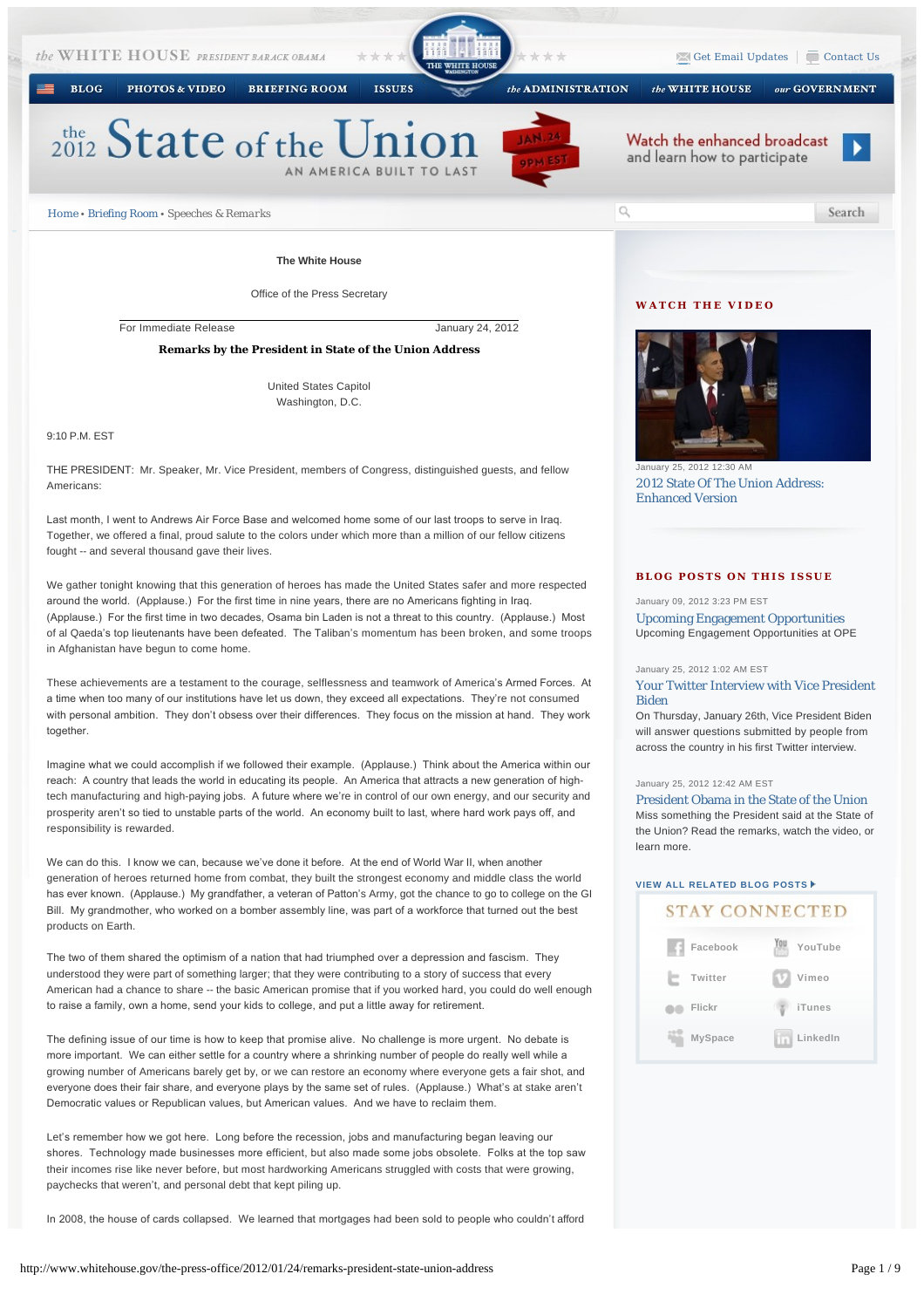or understand them. Banks had made huge bets and bonuses with other people's money. Regulators had looked the other way, or didn't have the authority to stop the bad behavior.

It was wrong. It was irresponsible. And it plunged our economy into a crisis that put millions out of work, saddled us with more debt, and left innocent, hardworking Americans holding the bag. In the six months before I took office, we lost nearly 4 million jobs. And we lost another 4 million before our policies were in full effect.

Those are the facts. But so are these: In the last 22 months, businesses have created more than 3 million jobs. (Applause.)

Last year, they created the most jobs since 2005. American manufacturers are hiring again, creating jobs for the first time since the late 1990s. Together, we've agreed to cut the deficit by more than \$2 trillion. And we've put in place new rules to hold Wall Street accountable, so a crisis like this never happens again. (Applause.)

The state of our Union is getting stronger. And we've come too far to turn back now. As long as I'm President, I will work with anyone in this chamber to build on this momentum. But I intend to fight obstruction with action, and I will oppose any effort to return to the very same policies that brought on this economic crisis in the first place. (Applause.)

No, we will not go back to an economy weakened by outsourcing, bad debt, and phony financial profits. Tonight, I want to speak about how we move forward, and lay out a blueprint for an economy that's built to last -- an economy built on American manufacturing, American energy, skills for American workers, and a renewal of American values.

Now, this blueprint begins with American manufacturing.

On the day I took office, our auto industry was on the verge of collapse. Some even said we should let it die. With a million jobs at stake, I refused to let that happen. In exchange for help, we demanded responsibility. We got workers and automakers to settle their differences. We got the industry to retool and restructure. Today, General Motors is back on top as the world's number-one automaker. (Applause.) Chrysler has grown faster in the U.S. than any major car company. Ford is investing billions in U.S. plants and factories. And together, the entire industry added nearly 160,000 jobs.

We bet on American workers. We bet on American ingenuity. And tonight, the American auto industry is back. (Applause.)

What's happening in Detroit can happen in other industries. It can happen in Cleveland and Pittsburgh and Raleigh. We can't bring every job back that's left our shore. But right now, it's getting more expensive to do business in places like China. Meanwhile, America is more productive. A few weeks ago, the CEO of Master Lock told me that it now makes business sense for him to bring jobs back home. (Applause.) Today, for the first time in 15 years, Master Lock's unionized plant in Milwaukee is running at full capacity. (Applause.)

So we have a huge opportunity, at this moment, to bring manufacturing back. But we have to seize it. Tonight, my message to business leaders is simple: Ask yourselves what you can do to bring jobs back to your country, and your country will do everything we can to help you succeed. (Applause.)

We should start with our tax code. Right now, companies get tax breaks for moving jobs and profits overseas. Meanwhile, companies that choose to stay in America get hit with one of the highest tax rates in the world. It makes no sense, and everyone knows it. So let's change it.

First, if you're a business that wants to outsource jobs, you shouldn't get a tax deduction for doing it. (Applause.) That money should be used to cover moving expenses for companies like Master Lock that decide to bring jobs home. (Applause.)

Second, no American company should be able to avoid paying its fair share of taxes by moving jobs and profits overseas. (Applause.) From now on, every multinational company should have to pay a basic minimum tax. And every penny should go towards lowering taxes for companies that choose to stay here and hire here in America. (Applause.)

Third, if you're an American manufacturer, you should get a bigger tax cut. If you're a high-tech manufacturer, we should double the tax deduction you get for making your products here. And if you want to relocate in a community that was hit hard when a factory left town, you should get help financing a new plant, equipment, or training for new workers. (Applause.)

So my message is simple. It is time to stop rewarding businesses that ship jobs overseas, and start rewarding companies that create jobs right here in America. Send me these tax reforms, and I will sign them right away. (Applause.)

We're also making it easier for American businesses to sell products all over the world. Two years ago, I set a goal of doubling U.S. exports over five years. With the bipartisan trade agreements we signed into law, we're on track to meet that goal ahead of schedule. (Applause.) And soon, there will be millions of new customers for American goods in Panama, Colombia, and South Korea. Soon, there will be new cars on the streets of Seoul imported from Detroit, and Toledo, and Chicago. (Applause.)

I will go anywhere in the world to open new markets for American products. And I will not stand by when our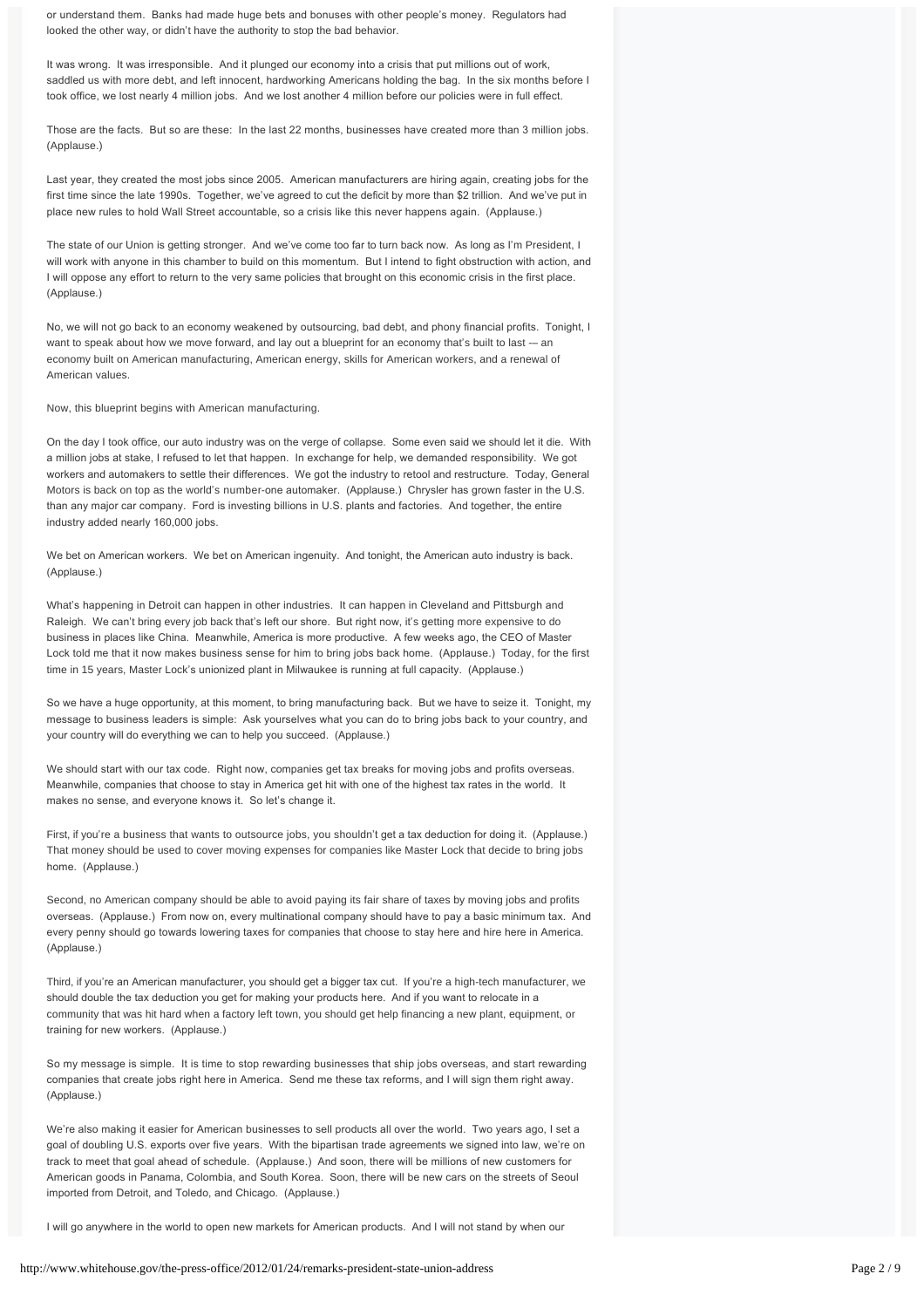competitors don't play by the rules. We've brought trade cases against China at nearly twice the rate as the last administration –- and it's made a difference. (Applause.) Over a thousand Americans are working today because we stopped a surge in Chinese tires. But we need to do more. It's not right when another country lets our movies, music, and software be pirated. It's not fair when foreign manufacturers have a leg up on ours only because they're heavily subsidized.

Tonight, I'm announcing the creation of a Trade Enforcement Unit that will be charged with investigating unfair trading practices in countries like China. (Applause.) There will be more inspections to prevent counterfeit or unsafe goods from crossing our borders. And this Congress should make sure that no foreign company has an advantage over American manufacturing when it comes to accessing financing or new markets like Russia. Our workers are the most productive on Earth, and if the playing field is level, I promise you -– America will always win. (Applause.)

I also hear from many business leaders who want to hire in the United States but can't find workers with the right skills. Growing industries in science and technology have twice as many openings as we have workers who can do the job. Think about that –- openings at a time when millions of Americans are looking for work. It's inexcusable. And we know how to fix it.

Jackie Bray is a single mom from North Carolina who was laid off from her job as a mechanic. Then Siemens opened a gas turbine factory in Charlotte, and formed a partnership with Central Piedmont Community College. The company helped the college design courses in laser and robotics training. It paid Jackie's tuition, then hired her to help operate their plant.

I want every American looking for work to have the same opportunity as Jackie did. Join me in a national commitment to train 2 million Americans with skills that will lead directly to a job. (Applause.) My administration has already lined up more companies that want to help. Model partnerships between businesses like Siemens and community colleges in places like Charlotte, and Orlando, and Louisville are up and running. Now you need to give more community colleges the resources they need to become community career centers -– places that teach people skills that businesses are looking for right now, from data management to high-tech manufacturing.

And I want to cut through the maze of confusing training programs, so that from now on, people like Jackie have one program, one website, and one place to go for all the information and help that they need. It is time to turn our unemployment system into a reemployment system that puts people to work. (Applause.)

These reforms will help people get jobs that are open today. But to prepare for the jobs of tomorrow, our commitment to skills and education has to start earlier.

For less than 1 percent of what our nation spends on education each year, we've convinced nearly every state in the country to raise their standards for teaching and learning -- the first time that's happened in a generation.

But challenges remain. And we know how to solve them.

At a time when other countries are doubling down on education, tight budgets have forced states to lay off thousands of teachers. We know a good teacher can increase the lifetime income of a classroom by over \$250,000. A great teacher can offer an escape from poverty to the child who dreams beyond his circumstance. Every person in this chamber can point to a teacher who changed the trajectory of their lives. Most teachers work tirelessly, with modest pay, sometimes digging into their own pocket for school supplies -- just to make a difference.

Teachers matter. So instead of bashing them, or defending the status quo, let's offer schools a deal. Give them the resources to keep good teachers on the job, and reward the best ones. (Applause.) And in return, grant schools flexibility: to teach with creativity and passion; to stop teaching to the test; and to replace teachers who just aren't helping kids learn. That's a bargain worth making. (Applause.)

We also know that when students don't walk away from their education, more of them walk the stage to get their diploma. When students are not allowed to drop out, they do better. So tonight, I am proposing that every state -every state -- requires that all students stay in high school until they graduate or turn 18. (Applause.)

When kids do graduate, the most daunting challenge can be the cost of college. At a time when Americans owe more in tuition debt than credit card debt, this Congress needs to stop the interest rates on student loans from doubling in July. (Applause.)

Extend the tuition tax credit we started that saves millions of middle-class families thousands of dollars, and give more young people the chance to earn their way through college by doubling the number of work-study jobs in the next five years. (Applause.)

Of course, it's not enough for us to increase student aid. We can't just keep subsidizing skyrocketing tuition; we'll run out of money. States also need to do their part, by making higher education a higher priority in their budgets. And colleges and universities have to do their part by working to keep costs down.

Recently, I spoke with a group of college presidents who've done just that. Some schools redesign courses to help students finish more quickly. Some use better technology. The point is, it's possible. So let me put colleges and universities on notice: If you can't stop tuition from going up, the funding you get from taxpayers will go down. (Applause.) Higher education can't be a luxury -– it is an economic imperative that every family in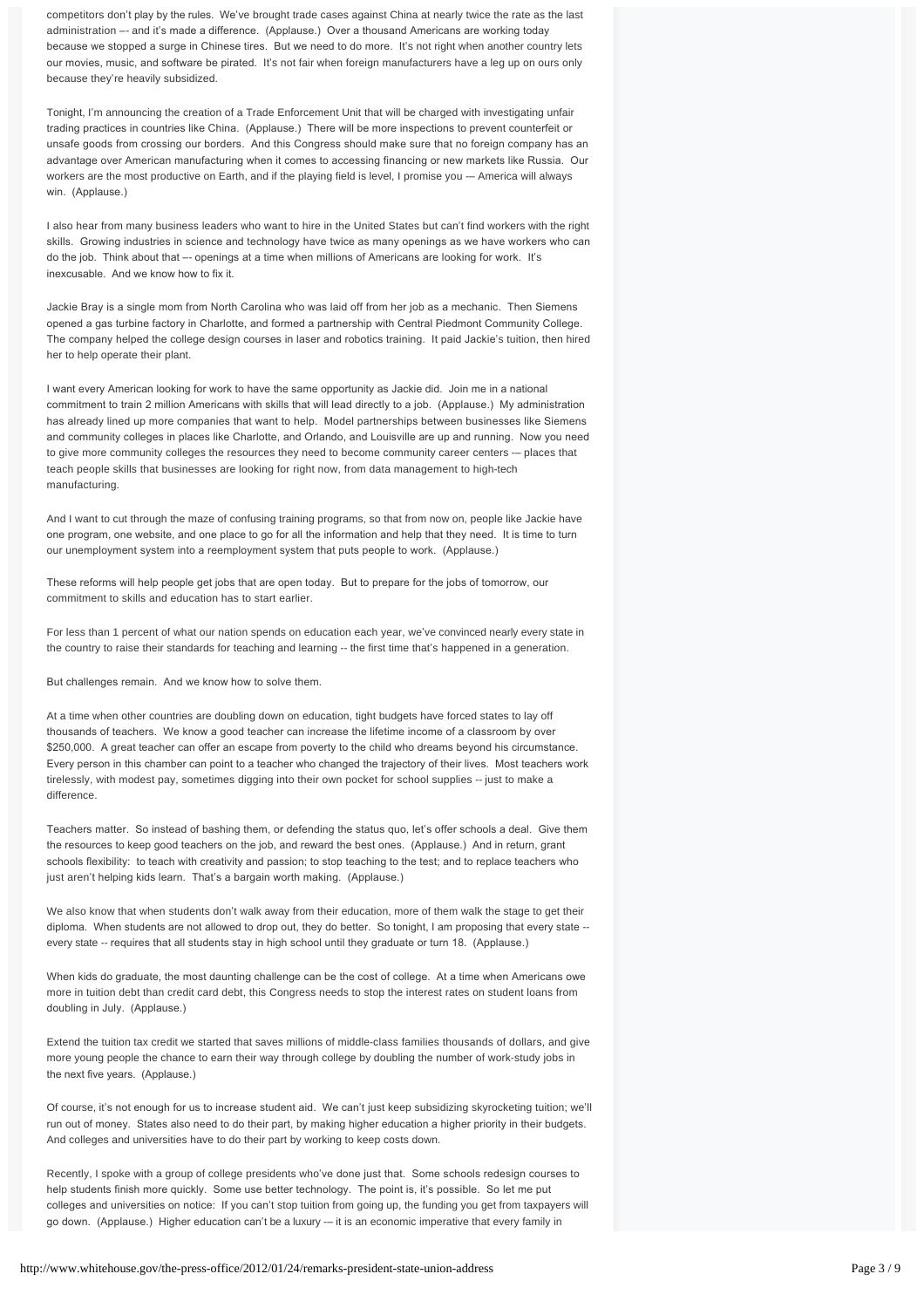### America should be able to afford.

Let's also remember that hundreds of thousands of talented, hardworking students in this country face another challenge: the fact that they aren't yet American citizens. Many were brought here as small children, are American through and through, yet they live every day with the threat of deportation. Others came more recently, to study business and science and engineering, but as soon as they get their degree, we send them home to invent new products and create new jobs somewhere else.

### That doesn't make sense.

I believe as strongly as ever that we should take on illegal immigration. That's why my administration has put more boots on the border than ever before. That's why there are fewer illegal crossings than when I took office. The opponents of action are out of excuses. We should be working on comprehensive immigration reform right now. (Applause.)

But if election-year politics keeps Congress from acting on a comprehensive plan, let's at least agree to stop expelling responsible young people who want to staff our labs, start new businesses, defend this country. Send me a law that gives them the chance to earn their citizenship. I will sign it right away. (Applause.)

You see, an economy built to last is one where we encourage the talent and ingenuity of every person in this country. That means women should earn equal pay for equal work. (Applause.) It means we should support everyone who's willing to work, and every risk-taker and entrepreneur who aspires to become the next Steve Jobs.

After all, innovation is what America has always been about. Most new jobs are created in start-ups and small businesses. So let's pass an agenda that helps them succeed. Tear down regulations that prevent aspiring entrepreneurs from getting the financing to grow. (Applause.) Expand tax relief to small businesses that are raising wages and creating good jobs. Both parties agree on these ideas. So put them in a bill, and get it on my desk this year. (Applause.)

Innovation also demands basic research. Today, the discoveries taking place in our federally financed labs and universities could lead to new treatments that kill cancer cells but leave healthy ones untouched. New lightweight vests for cops and soldiers that can stop any bullet. Don't gut these investments in our budget. Don't let other countries win the race for the future. Support the same kind of research and innovation that led to the computer chip and the Internet; to new American jobs and new American industries.

And nowhere is the promise of innovation greater than in American-made energy. Over the last three years, we've opened millions of new acres for oil and gas exploration, and tonight, I'm directing my administration to open more than 75 percent of our potential offshore oil and gas resources. (Applause.) Right now -- right now -- American oil production is the highest that it's been in eight years. That's right -- eight years. Not only that -- last year, we relied less on foreign oil than in any of the past 16 years. (Applause.)

But with only 2 percent of the world's oil reserves, oil isn't enough. This country needs an all-out, all-of-the-above strategy that develops every available source of American energy. (Applause.) A strategy that's cleaner, cheaper, and full of new jobs.

We have a supply of natural gas that can last America nearly 100 years. (Applause.) And my administration will take every possible action to safely develop this energy. Experts believe this will support more than 600,000 jobs by the end of the decade. And I'm requiring all companies that drill for gas on public lands to disclose the chemicals they use. (Applause.) Because America will develop this resource without putting the health and safety of our citizens at risk.

The development of natural gas will create jobs and power trucks and factories that are cleaner and cheaper, proving that we don't have to choose between our environment and our economy. (Applause.) And by the way, it was public research dollars, over the course of 30 years, that helped develop the technologies to extract all this natural gas out of shale rock –- reminding us that government support is critical in helping businesses get new energy ideas off the ground. (Applause.)

Now, what's true for natural gas is just as true for clean energy. In three years, our partnership with the private sector has already positioned America to be the world's leading manufacturer of high-tech batteries. Because of federal investments, renewable energy use has nearly doubled, and thousands of Americans have jobs because of it.

When Bryan Ritterby was laid off from his job making furniture, he said he worried that at 55, no one would give him a second chance. But he found work at Energetx, a wind turbine manufacturer in Michigan. Before the recession, the factory only made luxury yachts. Today, it's hiring workers like Bryan, who said, "I'm proud to be working in the industry of the future."

Our experience with shale gas, our experience with natural gas, shows us that the payoffs on these public investments don't always come right away. Some technologies don't pan out; some companies fail. But I will not walk away from the promise of clean energy. I will not walk away from workers like Bryan. (Applause.) I will not cede the wind or solar or battery industry to China or Germany because we refuse to make the same commitment here.

We've subsidized oil companies for a century. That's long enough. (Applause.) It's time to end the taxpayer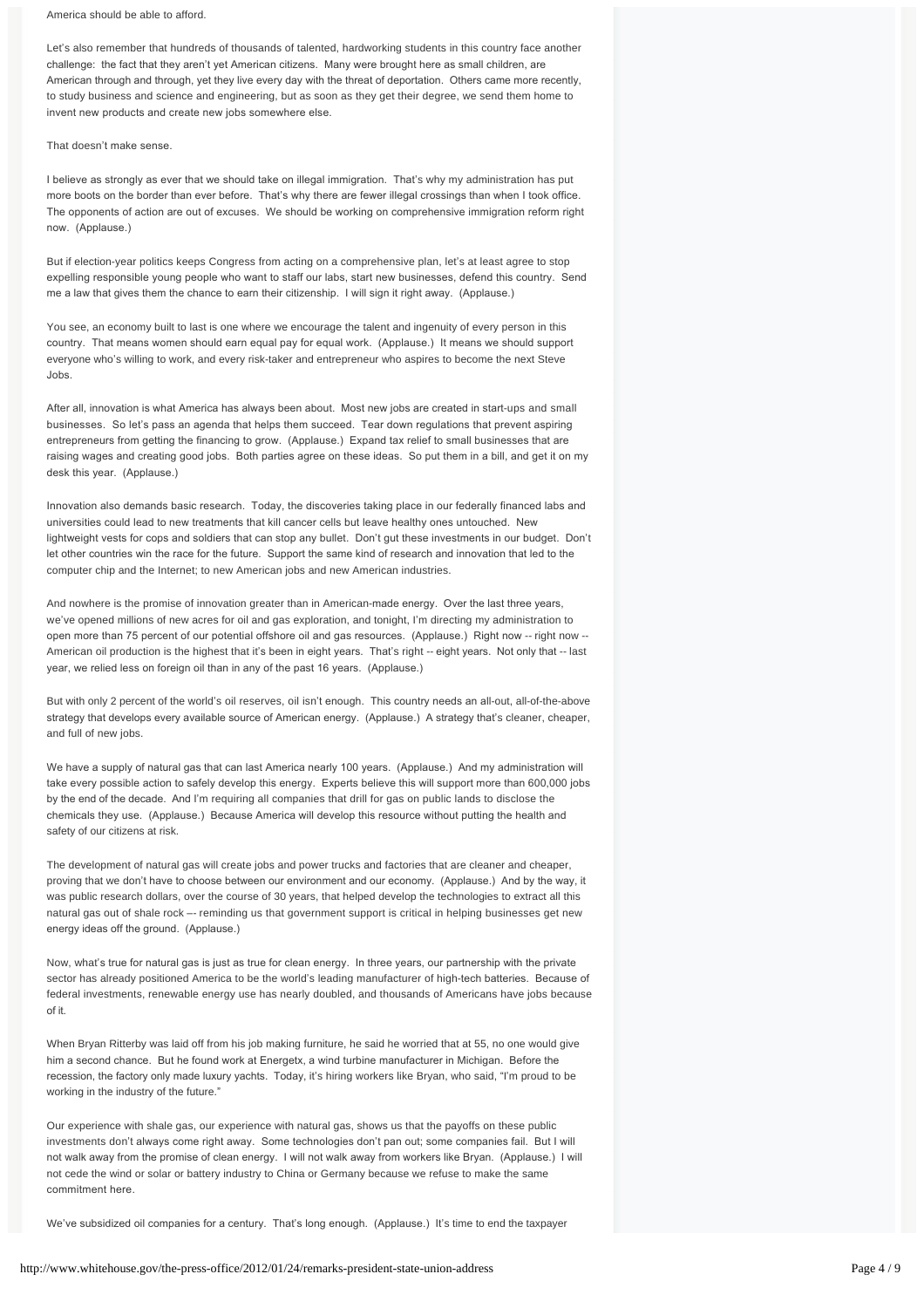giveaways to an industry that rarely has been more profitable, and double-down on a clean energy industry that never has been more promising. Pass clean energy tax credits. Create these jobs. (Applause.)

We can also spur energy innovation with new incentives. The differences in this chamber may be too deep right now to pass a comprehensive plan to fight climate change. But there's no reason why Congress shouldn't at least set a clean energy standard that creates a market for innovation. So far, you haven't acted. Well, tonight, I will. I'm directing my administration to allow the development of clean energy on enough public land to power 3 million homes. And I'm proud to announce that the Department of Defense, working with us, the world's largest consumer of energy, will make one of the largest commitments to clean energy in history -- with the Navy purchasing enough capacity to power a quarter of a million homes a year. (Applause.)

Of course, the easiest way to save money is to waste less energy. So here's a proposal: Help manufacturers eliminate energy waste in their factories and give businesses incentives to upgrade their buildings. Their energy bills will be \$100 billion lower over the next decade, and America will have less pollution, more manufacturing, more jobs for construction workers who need them. Send me a bill that creates these jobs. (Applause.)

Building this new energy future should be just one part of a broader agenda to repair America's infrastructure. So much of America needs to be rebuilt. We've got crumbling roads and bridges; a power grid that wastes too much energy; an incomplete high-speed broadband network that prevents a small business owner in rural America from selling her products all over the world.

During the Great Depression, America built the Hoover Dam and the Golden Gate Bridge. After World War II, we connected our states with a system of highways. Democratic and Republican administrations invested in great projects that benefited everybody, from the workers who built them to the businesses that still use them today.

In the next few weeks, I will sign an executive order clearing away the red tape that slows down too many construction projects. But you need to fund these projects. Take the money we're no longer spending at war, use half of it to pay down our debt, and use the rest to do some nation-building right here at home. (Applause.)

There's never been a better time to build, especially since the construction industry was one of the hardest hit when the housing bubble burst. Of course, construction workers weren't the only ones who were hurt. So were millions of innocent Americans who've seen their home values decline. And while government can't fix the problem on its own, responsible homeowners shouldn't have to sit and wait for the housing market to hit bottom to get some relief.

And that's why I'm sending this Congress a plan that gives every responsible homeowner the chance to save about \$3,000 a year on their mortgage, by refinancing at historically low rates. (Applause.) No more red tape. No more runaround from the banks. A small fee on the largest financial institutions will ensure that it won't add to the deficit and will give those banks that were rescued by taxpayers a chance to repay a deficit of trust. (Applause.)

Let's never forget: Millions of Americans who work hard and play by the rules every day deserve a government and a financial system that do the same. It's time to apply the same rules from top to bottom. No bailouts, no handouts, and no copouts. An America built to last insists on responsibility from everybody.

We've all paid the price for lenders who sold mortgages to people who couldn't afford them, and buyers who knew they couldn't afford them. That's why we need smart regulations to prevent irresponsible behavior. (Applause.) Rules to prevent financial fraud or toxic dumping or faulty medical devices -- these don't destroy the free market. They make the free market work better.

There's no question that some regulations are outdated, unnecessary, or too costly. In fact, I've approved fewer regulations in the first three years of my presidency than my Republican predecessor did in his. (Applause.) I've ordered every federal agency to eliminate rules that don't make sense. We've already announced over 500 reforms, and just a fraction of them will save business and citizens more than \$10 billion over the next five years. We got rid of one rule from 40 years ago that could have forced some dairy farmers to spend \$10,000 a year proving that they could contain a spill -- because milk was somehow classified as an oil. With a rule like that, I guess it was worth crying over spilled milk. (Laughter and applause.)

Now, I'm confident a farmer can contain a milk spill without a federal agency looking over his shoulder. (Applause.) Absolutely. But I will not back down from making sure an oil company can contain the kind of oil spill we saw in the Gulf two years ago. (Applause.) I will not back down from protecting our kids from mercury poisoning, or making sure that our food is safe and our water is clean. I will not go back to the days when health insurance companies had unchecked power to cancel your policy, deny your coverage, or charge women differently than men. (Applause.)

And I will not go back to the days when Wall Street was allowed to play by its own set of rules. The new rules we passed restore what should be any financial system's core purpose: Getting funding to entrepreneurs with the best ideas, and getting loans to responsible families who want to buy a home, or start a business, or send their kids to college.

So if you are a big bank or financial institution, you're no longer allowed to make risky bets with your customers' deposits. You're required to write out a "living will" that details exactly how you'll pay the bills if you fail –- because the rest of us are not bailing you out ever again. (Applause.) And if you're a mortgage lender or a payday lender or a credit card company, the days of signing people up for products they can't afford with confusing forms and deceptive practices -- those days are over. Today, American consumers finally have a watchdog in Richard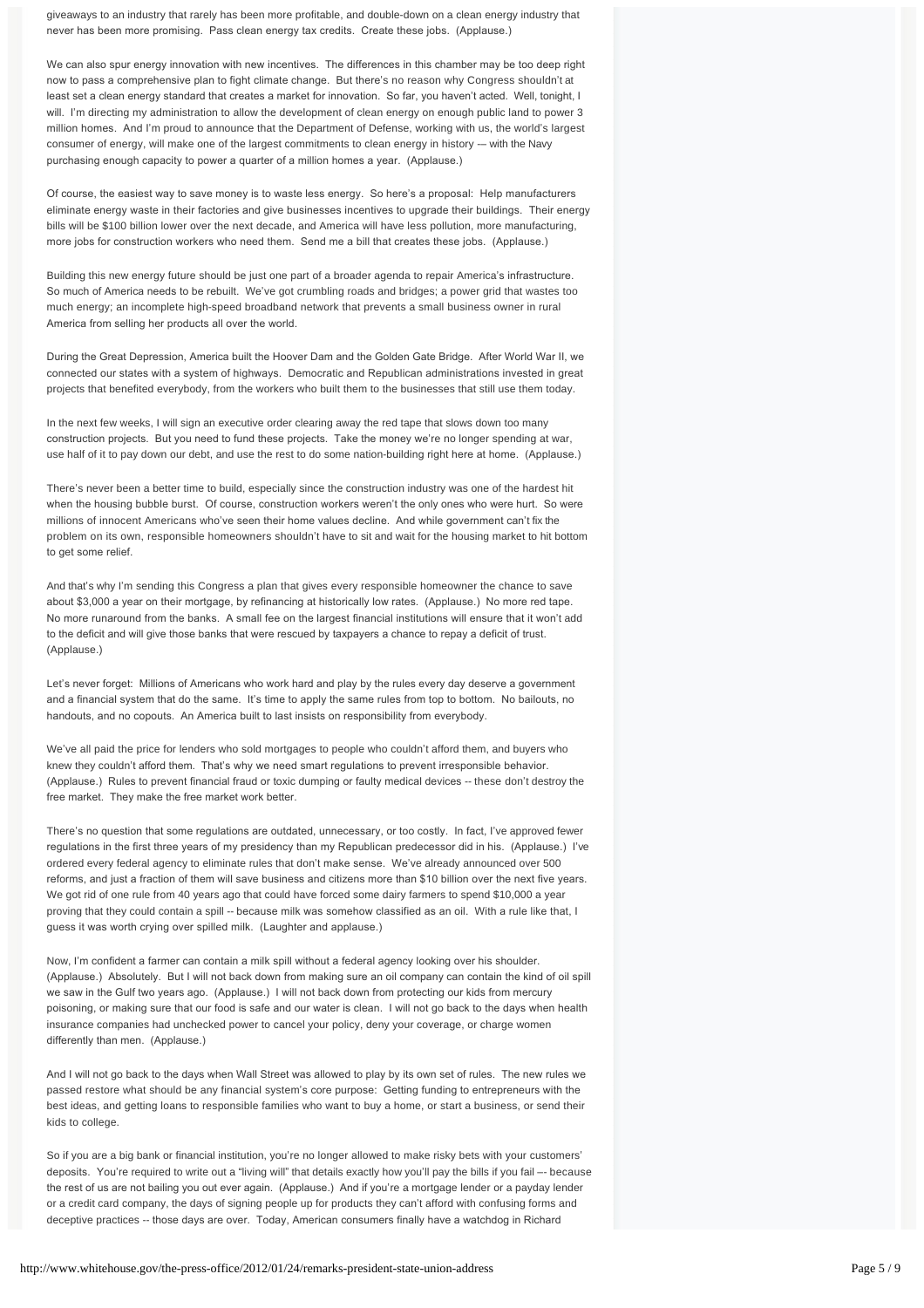Cordray with one job: To look out for them. (Applause.)

We'll also establish a Financial Crimes Unit of highly trained investigators to crack down on large-scale fraud and protect people's investments. Some financial firms violate major anti-fraud laws because there's no real penalty for being a repeat offender. That's bad for consumers, and it's bad for the vast majority of bankers and financial service professionals who do the right thing. So pass legislation that makes the penalties for fraud count.

And tonight, I'm asking my Attorney General to create a special unit of federal prosecutors and leading state attorney general to expand our investigations into the abusive lending and packaging of risky mortgages that led to the housing crisis. (Applause.) This new unit will hold accountable those who broke the law, speed assistance to homeowners, and help turn the page on an era of recklessness that hurt so many Americans.

Now, a return to the American values of fair play and shared responsibility will help protect our people and our economy. But it should also guide us as we look to pay down our debt and invest in our future.

Right now, our most immediate priority is stopping a tax hike on 160 million working Americans while the recovery is still fragile. (Applause.) People cannot afford losing \$40 out of each paycheck this year. There are plenty of ways to get this done. So let's agree right here, right now: No side issues. No drama. Pass the payroll tax cut without delay. Let's get it done. (Applause.)

When it comes to the deficit, we've already agreed to more than \$2 trillion in cuts and savings. But we need to do more, and that means making choices. Right now, we're poised to spend nearly \$1 trillion more on what was supposed to be a temporary tax break for the wealthiest 2 percent of Americans. Right now, because of loopholes and shelters in the tax code, a quarter of all millionaires pay lower tax rates than millions of middleclass households. Right now, Warren Buffett pays a lower tax rate than his secretary.

Do we want to keep these tax cuts for the wealthiest Americans? Or do we want to keep our investments in everything else –- like education and medical research; a strong military and care for our veterans? Because if we're serious about paying down our debt, we can't do both.

The American people know what the right choice is. So do I. As I told the Speaker this summer, I'm prepared to make more reforms that rein in the long-term costs of Medicare and Medicaid, and strengthen Social Security, so long as those programs remain a guarantee of security for seniors.

But in return, we need to change our tax code so that people like me, and an awful lot of members of Congress, pay our fair share of taxes. (Applause.)

Tax reform should follow the Buffett Rule. If you make more than \$1 million a year, you should not pay less than 30 percent in taxes. And my Republican friend Tom Coburn is right: Washington should stop subsidizing millionaires. In fact, if you're earning a million dollars a year, you shouldn't get special tax subsidies or deductions. On the other hand, if you make under \$250,000 a year, like 98 percent of American families, your taxes shouldn't go up. (Applause.) You're the ones struggling with rising costs and stagnant wages. You're the ones who need relief.

Now, you can call this class warfare all you want. But asking a billionaire to pay at least as much as his secretary in taxes? Most Americans would call that common sense.

We don't begrudge financial success in this country. We admire it. When Americans talk about folks like me paying my fair share of taxes, it's not because they envy the rich. It's because they understand that when I get a tax break I don't need and the country can't afford, it either adds to the deficit, or somebody else has to make up the difference -- like a senior on a fixed income, or a student trying to get through school, or a family trying to make ends meet. That's not right. Americans know that's not right. They know that this generation's success is only possible because past generations felt a responsibility to each other, and to the future of their country, and they know our way of life will only endure if we feel that same sense of shared responsibility. That's how we'll reduce our deficit. That's an America built to last. (Applause.)

Now, I recognize that people watching tonight have differing views about taxes and debt, energy and health care. But no matter what party they belong to, I bet most Americans are thinking the same thing right about now: Nothing will get done in Washington this year, or next year, or maybe even the year after that, because Washington is broken.

Can you blame them for feeling a little cynical?

The greatest blow to our confidence in our economy last year didn't come from events beyond our control. It came from a debate in Washington over whether the United States would pay its bills or not. Who benefited from that fiasco?

I've talked tonight about the deficit of trust between Main Street and Wall Street. But the divide between this city and the rest of the country is at least as bad -- and it seems to get worse every year.

Some of this has to do with the corrosive influence of money in politics. So together, let's take some steps to fix that. Send me a bill that bans insider trading by members of Congress; I will sign it tomorrow. (Applause.) Let's limit any elected official from owning stocks in industries they impact. Let's make sure people who bundle campaign contributions for Congress can't lobby Congress, and vice versa -- an idea that has bipartisan support,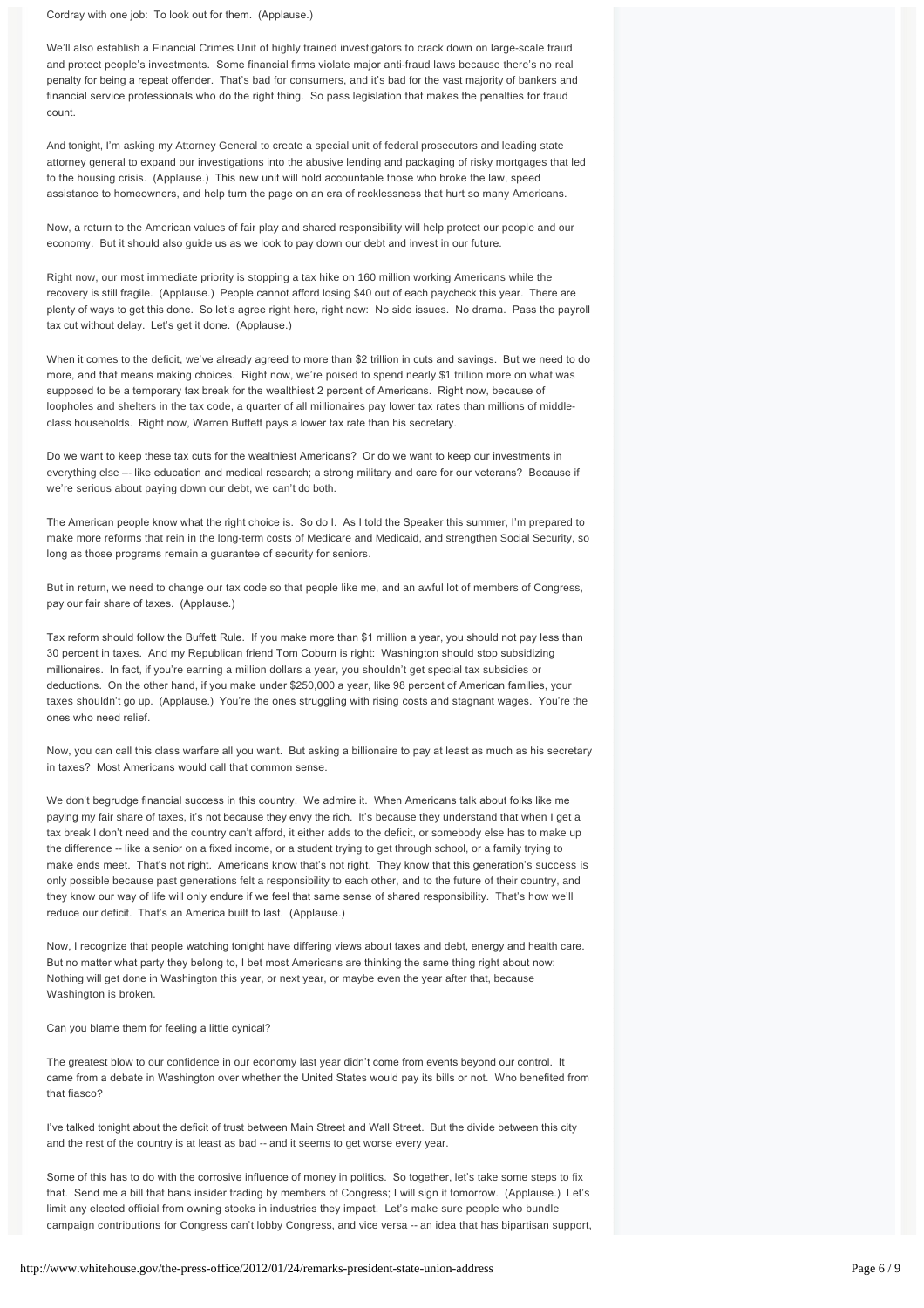at least outside of Washington.

Some of what's broken has to do with the way Congress does its business these days. A simple majority is no longer enough to get anything -- even routine business -- passed through the Senate. (Applause.) Neither party has been blameless in these tactics. Now both parties should put an end to it. (Applause.) For starters, I ask the Senate to pass a simple rule that all judicial and public service nominations receive a simple up or down vote within 90 days. (Applause.)

The executive branch also needs to change. Too often, it's inefficient, outdated and remote. (Applause.) That's why I've asked this Congress to grant me the authority to consolidate the federal bureaucracy, so that our government is leaner, quicker, and more responsive to the needs of the American people. (Applause.)

Finally, none of this can happen unless we also lower the temperature in this town. We need to end the notion that the two parties must be locked in a perpetual campaign of mutual destruction; that politics is about clinging to rigid ideologies instead of building consensus around common-sense ideas.

I'm a Democrat. But I believe what Republican Abraham Lincoln believed: That government should do for people only what they cannot do better by themselves, and no more. (Applause.) That's why my education reform offers more competition, and more control for schools and states. That's why we're getting rid of regulations that don't work. That's why our health care law relies on a reformed private market, not a government program.

On the other hand, even my Republican friends who complain the most about government spending have supported federally financed roads, and clean energy projects, and federal offices for the folks back home.

The point is, we should all want a smarter, more effective government. And while we may not be able to bridge our biggest philosophical differences this year, we can make real progress. With or without this Congress, I will keep taking actions that help the economy grow. But I can do a whole lot more with your help. Because when we act together, there's nothing the United States of America can't achieve. (Applause.) That's the lesson we've learned from our actions abroad over the last few years.

Ending the Iraq war has allowed us to strike decisive blows against our enemies. From Pakistan to Yemen, the al Qaeda operatives who remain are scrambling, knowing that they can't escape the reach of the United States of America. (Applause.)

From this position of strength, we've begun to wind down the war in Afghanistan. Ten thousand of our troops have come home. Twenty-three thousand more will leave by the end of this summer. This transition to Afghan lead will continue, and we will build an enduring partnership with Afghanistan, so that it is never again a source of attacks against America. (Applause.)

As the tide of war recedes, a wave of change has washed across the Middle East and North Africa, from Tunis to Cairo; from Sana'a to Tripoli. A year ago, Qaddafi was one of the world's longest-serving dictators -- a murderer with American blood on his hands. Today, he is gone. And in Syria, I have no doubt that the Assad regime will soon discover that the forces of change cannot be reversed, and that human dignity cannot be denied. (Applause.)

How this incredible transformation will end remains uncertain. But we have a huge stake in the outcome. And while it's ultimately up to the people of the region to decide their fate, we will advocate for those values that have served our own country so well. We will stand against violence and intimidation. We will stand for the rights and dignity of all human beings –- men and women; Christians, Muslims and Jews. We will support policies that lead to strong and stable democracies and open markets, because tyranny is no match for liberty.

And we will safeguard America's own security against those who threaten our citizens, our friends, and our interests. Look at Iran. Through the power of our diplomacy, a world that was once divided about how to deal with Iran's nuclear program now stands as one. The regime is more isolated than ever before; its leaders are faced with crippling sanctions, and as long as they shirk their responsibilities, this pressure will not relent.

Let there be no doubt: America is determined to prevent Iran from getting a nuclear weapon, and I will take no options off the table to achieve that goal. (Applause.)

But a peaceful resolution of this issue is still possible, and far better, and if Iran changes course and meets its obligations, it can rejoin the community of nations.

The renewal of American leadership can be felt across the globe. Our oldest alliances in Europe and Asia are stronger than ever. Our ties to the Americas are deeper. Our ironclad commitment -- and I mean ironclad -- to Israel's security has meant the closest military cooperation between our two countries in history. (Applause.)

We've made it clear that America is a Pacific power, and a new beginning in Burma has lit a new hope. From the coalitions we've built to secure nuclear materials, to the missions we've led against hunger and disease; from the blows we've dealt to our enemies, to the enduring power of our moral example, America is back.

Anyone who tells you otherwise, anyone who tells you that America is in decline or that our influence has waned, doesn't know what they're talking about. (Applause.)

That's not the message we get from leaders around the world who are eager to work with us. That's not how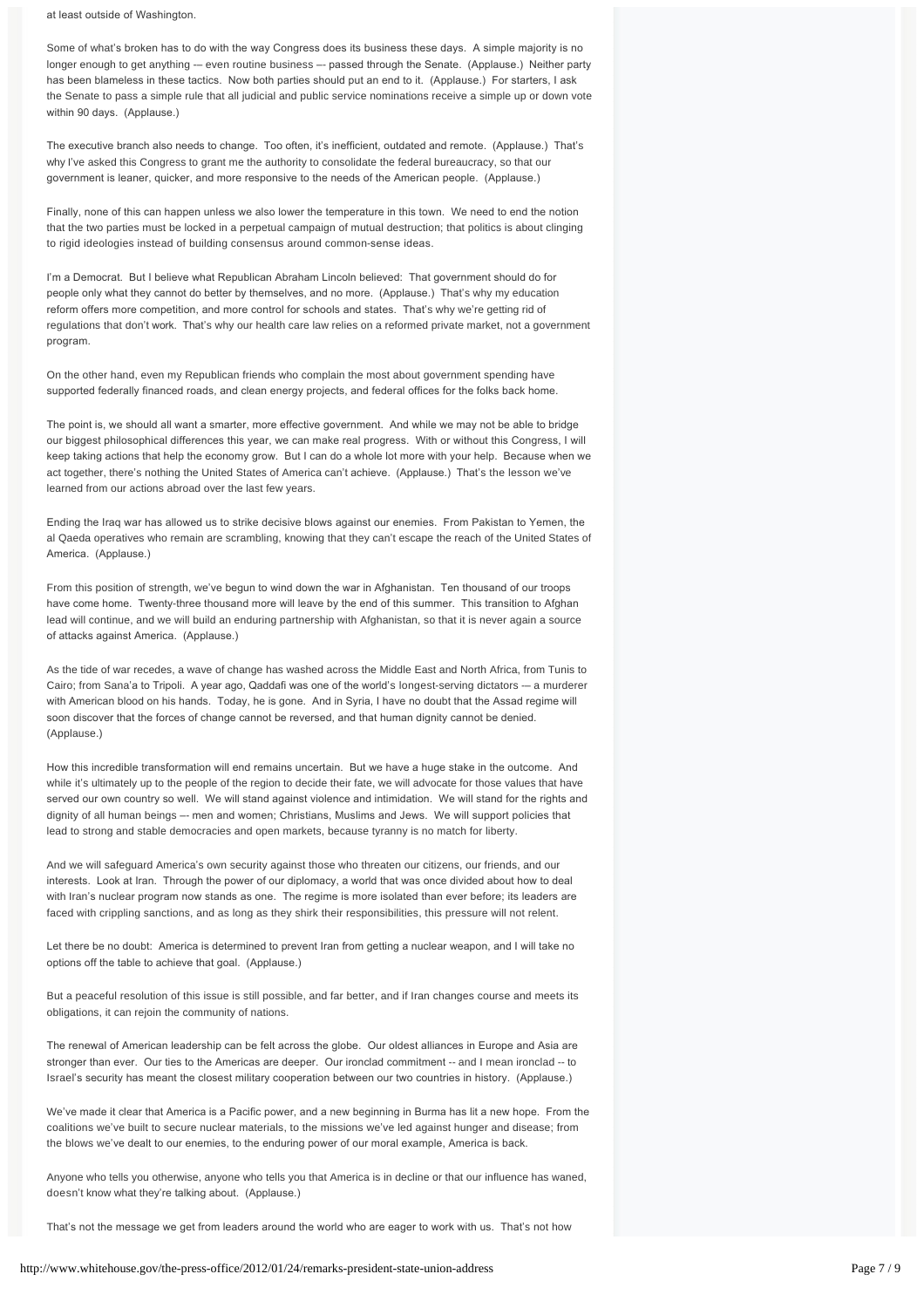people feel from Tokyo to Berlin, from Cape Town to Rio, where opinions of America are higher than they've been in years. Yes, the world is changing. No, we can't control every event. But America remains the one indispensable nation in world affairs -- and as long as I'm President, I intend to keep it that way. (Applause.)

That's why, working with our military leaders, I've proposed a new defense strategy that ensures we maintain the finest military in the world, while saving nearly half a trillion dollars in our budget. To stay one step ahead of our adversaries, I've already sent this Congress legislation that will secure our country from the growing dangers of cyber-threats. (Applause.)

Above all, our freedom endures because of the men and women in uniform who defend it. (Applause.) As they come home, we must serve them as well as they've served us. That includes giving them the care and the benefits they have earned –- which is why we've increased annual VA spending every year I've been President. (Applause.) And it means enlisting our veterans in the work of rebuilding our nation.

With the bipartisan support of this Congress, we're providing new tax credits to companies that hire vets. Michelle and Jill Biden have worked with American businesses to secure a pledge of 135,000 jobs for veterans and their families. And tonight, I'm proposing a Veterans Jobs Corps that will help our communities hire veterans as cops and firefighters, so that America is as strong as those who defend her. (Applause.)

Which brings me back to where I began. Those of us who've been sent here to serve can learn a thing or two from the service of our troops. When you put on that uniform, it doesn't matter if you're black or white; Asian, Latino, Native American; conservative, liberal; rich, poor; gay, straight. When you're marching into battle, you look out for the person next to you, or the mission fails. When you're in the thick of the fight, you rise or fall as one unit, serving one nation, leaving no one behind.

One of my proudest possessions is the flag that the SEAL Team took with them on the mission to get bin Laden. On it are each of their names. Some may be Democrats. Some may be Republicans. But that doesn't matter. Just like it didn't matter that day in the Situation Room, when I sat next to Bob Gates -- a man who was George Bush's defense secretary -- and Hillary Clinton -- a woman who ran against me for president.

All that mattered that day was the mission. No one thought about politics. No one thought about themselves. One of the young men involved in the raid later told me that he didn't deserve credit for the mission. It only succeeded, he said, because every single member of that unit did their job -- the pilot who landed the helicopter that spun out of control; the translator who kept others from entering the compound; the troops who separated the women and children from the fight; the SEALs who charged up the stairs. More than that, the mission only succeeded because every member of that unit trusted each other -- because you can't charge up those stairs, into darkness and danger, unless you know that there's somebody behind you, watching your back.

So it is with America. Each time I look at that flag, I'm reminded that our destiny is stitched together like those 50 stars and those 13 stripes. No one built this country on their own. This nation is great because we built it together. This nation is great because we worked as a team. This nation is great because we get each other's backs. And if we hold fast to that truth, in this moment of trial, there is no challenge too great; no mission too hard. As long as we are joined in common purpose, as long as we maintain our common resolve, our journey moves forward, and our future is hopeful, and the state of our Union will always be strong.

Thank you, God bless you, and God bless the United States of America. (Applause.)

END 10:16 P.M. EST

| Home<br>The White House                                                                                                                                                                                                                              | <b>Briefing Room</b><br>Your Weekly Address                   | <b>Issues</b><br>Civil Rights                              | The Administration<br>President Barack Obama                           | About the White<br>House                                      | <b>Our Government</b><br>The Executive Branch |
|------------------------------------------------------------------------------------------------------------------------------------------------------------------------------------------------------------------------------------------------------|---------------------------------------------------------------|------------------------------------------------------------|------------------------------------------------------------------------|---------------------------------------------------------------|-----------------------------------------------|
| <b>Blog</b>                                                                                                                                                                                                                                          | Speeches & Remarks                                            | Defense                                                    | Vice President Joe Biden                                               | Interactive Tour                                              | The Legislative Branch                        |
| Press Briefings<br>Photos & Videos<br>Statements & Releases<br><b>Photo Galleries</b><br>White House Schedule<br>Video<br><b>Presidential Actions</b><br>Live Streams<br>Legislation<br>Podcasts<br>Nominations & Appointments<br><b>Disclosures</b> | <b>Disabilities</b><br>Economy<br>Education                   | First Lady Michelle Obama<br>Dr. Jill Biden<br>The Cabinet | History<br>Presidents<br><b>First Ladies</b>                           | The Judicial Branch<br>The Constitution<br>Federal Agencies & |                                               |
|                                                                                                                                                                                                                                                      | Energy & Environment<br>Ethics<br>Family                      | White House Staff<br>Executive Office of the<br>President  | The Oval Office<br>The Vice President's<br>Residence & Office          | Commissions<br>Elections & Voting<br>State & Local Government |                                               |
|                                                                                                                                                                                                                                                      | <b>Fiscal Responsibility</b><br>Foreign Policy<br>Health Care | Other Advisory Boards                                      | Eisenhower Executive<br>Office Building<br>Camp David<br>Air Force One | Resources                                                     |                                               |
|                                                                                                                                                                                                                                                      | <b>Homeland Security</b><br>Immigration<br>Poverty<br>Rural   |                                                            | White House Fellows<br>White House Internships<br>Tours & Events       |                                                               |                                               |

[Seniors & Social Security](http://www.whitehouse.gov/issues/seniors-and-social-security)

[Service](http://www.whitehouse.gov/issues/service)